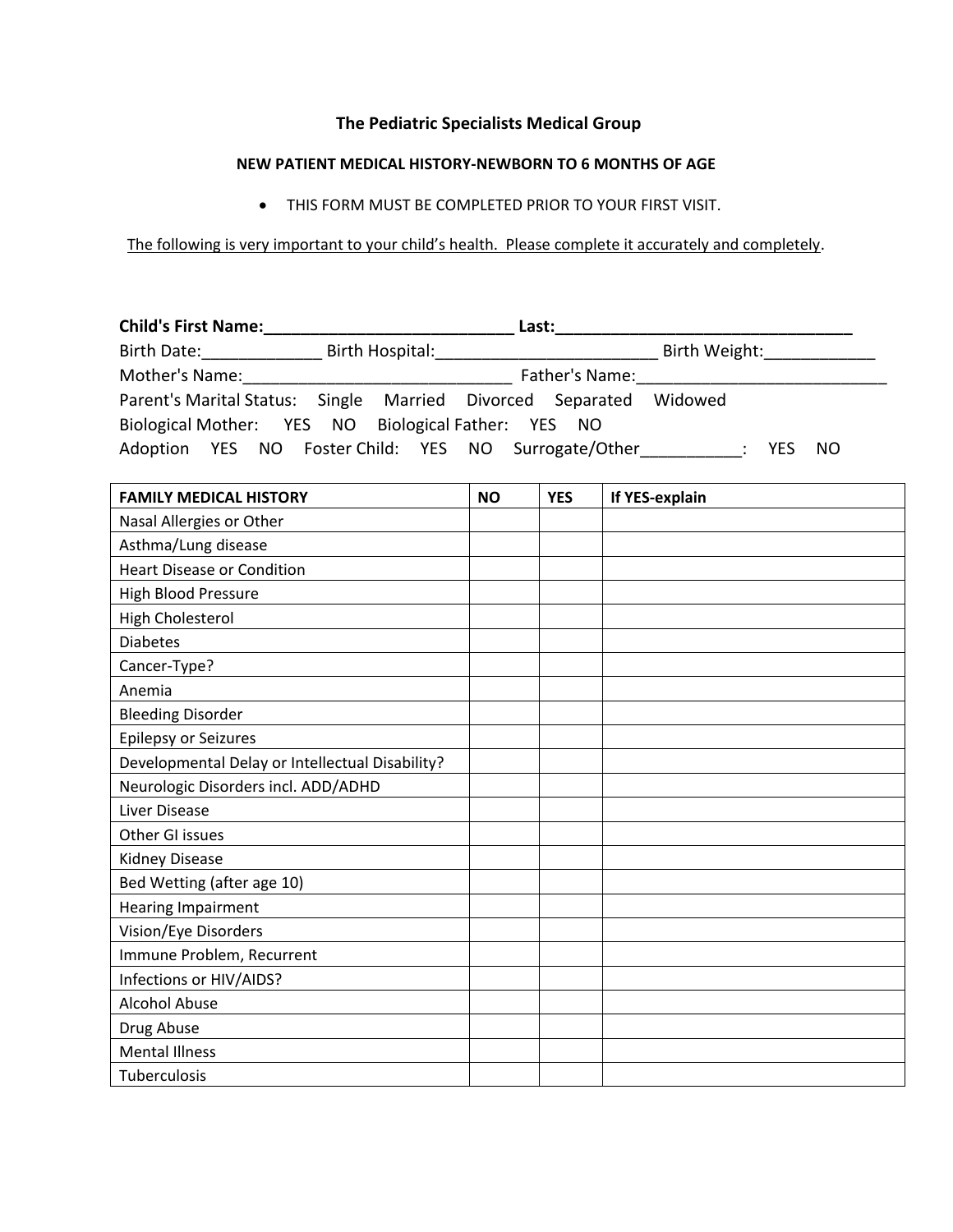| <b>FAMILY SOCIAL HISTORY</b>              | <b>NO</b> | <b>YES</b> | If YES-explain              |
|-------------------------------------------|-----------|------------|-----------------------------|
| Lives with Intact Family?                 |           |            |                             |
| Non-Intact Custody Status?                |           |            |                             |
| Visitation Status of non-custodial parent |           |            |                             |
| Employed- Mother? FT /PT /Student/        |           |            |                             |
| Employed Father?-FT /PT /Student/         |           |            |                             |
| Govn't Assistance-Disability or other?    |           |            | Type:                       |
| Country of birth-Mother                   |           |            |                             |
| Country of birth-Father                   |           |            | In $US$ for $:$<br>vears.   |
| Household- Rent or Own (Circle)           |           |            | House/ Apt /Mobile Home/or  |
| Number of people living in the home       |           |            | #<br>/extended family/other |
| Siblings?                                 |           |            |                             |
| Pets?                                     |           |            |                             |
| Smokers in the home                       |           |            |                             |
| Firearms in the Home?                     |           |            |                             |
| Guns locked & kept apart from             |           |            |                             |
| ammunition?                               |           |            |                             |
| <b>NEWBORN HISTORY-in hospital</b>        | <b>NO</b> | <b>YES</b> | If YES-explain              |
| Resuscitation at delivery or baby         |           |            |                             |
| required assistance with breathing?       |           |            |                             |
| <b>Premature Birth</b>                    |           |            |                             |
| Did NOT get Vitamin K and/or eye          |           |            |                             |
| prophylaxis?                              |           |            |                             |
| Feeding Breast or Formula? Or both?       |           |            |                             |
| Hypoglycemia (low blood sugar)            |           |            |                             |
| Hypothermia (low temperature)             |           |            |                             |
| Sepsis screening bloodwork or             |           |            |                             |
| (to check for infection)?                 |           |            |                             |
| Elevated Bilirubin (jaundice)             |           |            |                             |
| Circumcision                              |           |            |                             |
| Delayed passage of first stool?           |           |            |                             |
| <b>Heart Murmur</b>                       |           |            |                             |
| <b>Breathing problems</b>                 |           |            |                             |
| Needed oxygen or help breathing           |           |            |                             |
| Needed antibiotics while in nursery       |           |            |                             |
| Apnea (stopped breathing)                 |           |            |                             |
| Needed head ultrasound                    |           |            |                             |
| Needed opthamologic (eye) exam            |           |            |                             |
| Other concerns:                           |           |            |                             |
|                                           |           |            |                             |